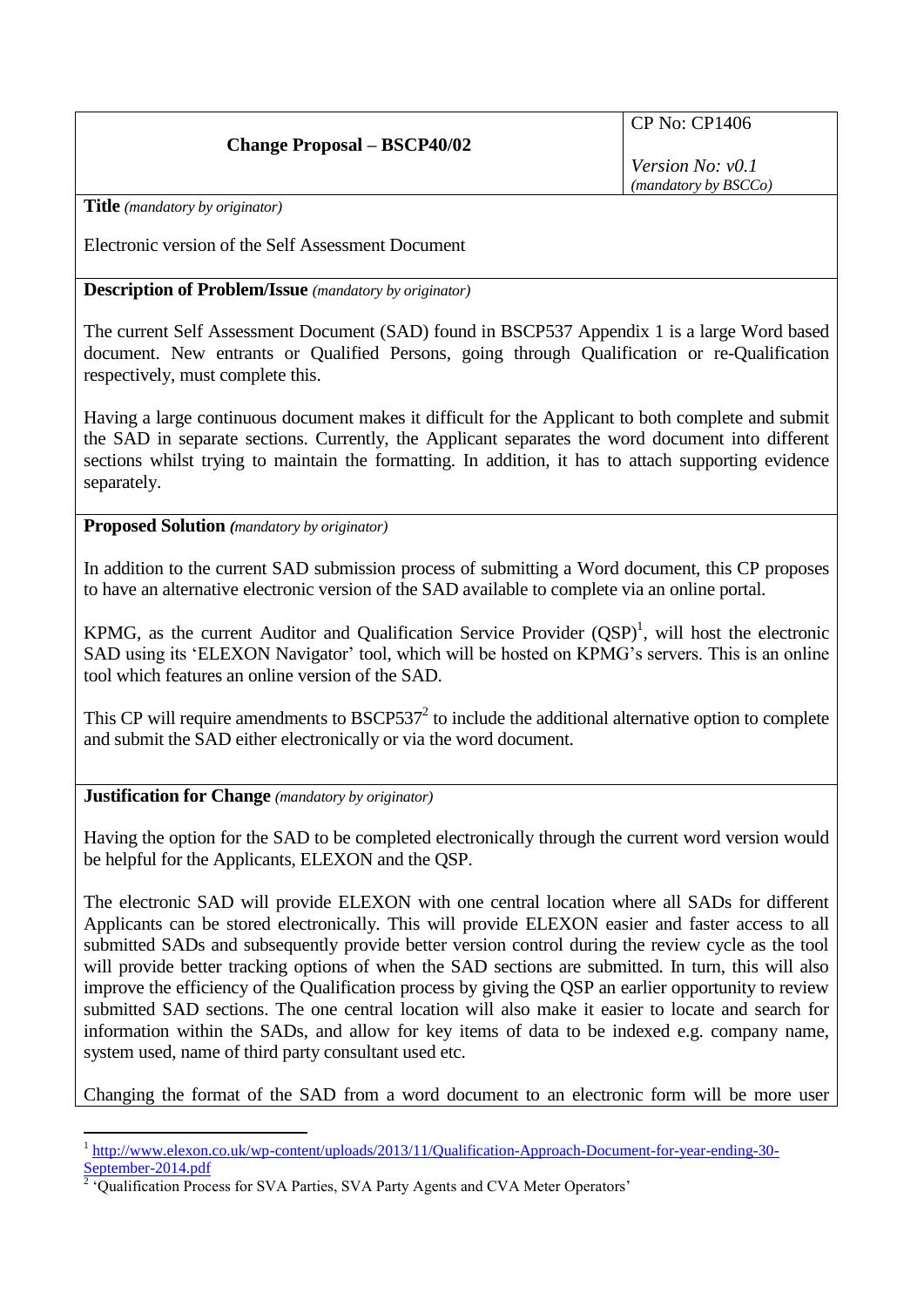friendly for Applicants as it will allow them to submit separate SAD sections and to attach supporting evidence more easily. This will also reduce the amount of time spent on the application as each section will be on a separate webpage containing the relevant questions. The electronic version of the SAD will also enable ELEXON to manage queries from Parties during the Qualification process itself, including the ability for ELEXON to log on and support those currently in the process. As is the current process, Applicants will still be made aware multiple times at the beginning of the Qualification process that they will need to send the SAD and other data directly to KPMG as the QSP, rather than to ELEXON.

It should be noted that the Navigator is currently ready to use but has not yet been switched on until the amendments to BSCP537 have been made.

**To which section of the Code does the CP relate, and does the CP facilitate the current provisions of the Code?** *(mandatory by originator)*

BSC Section J 'Party Agents'

**Estimated Implementation Costs** *(mandatory by BSCCo)*

One ELEXON man day of effort to implement the redlined changes. One ELEXON man day equates to £240.

**Configurable Items Affected by Proposed Solution(s)** *(mandatory by originator)*

BSCP537 'Qualification Process for SVA Parties, SVA Party Agents and CVA MOAs'.

**Impact on Core Industry Documents or System Operator-Transmission Owner Code** *(mandatory by originator)*

None identified.

**Related Changes and/or Projects** *(mandatory by BSCCo)*

None identified.

**Requested Implementation Date** *(mandatory by originator)*

Requested implementation for 26 June 2014 as part of the June 2014 BSC Release.

**Reason:** Next available Release.

**Version History** *(mandatory by BSCCo)*

v1.0 of CP1406 was issued on 3 February 2014.